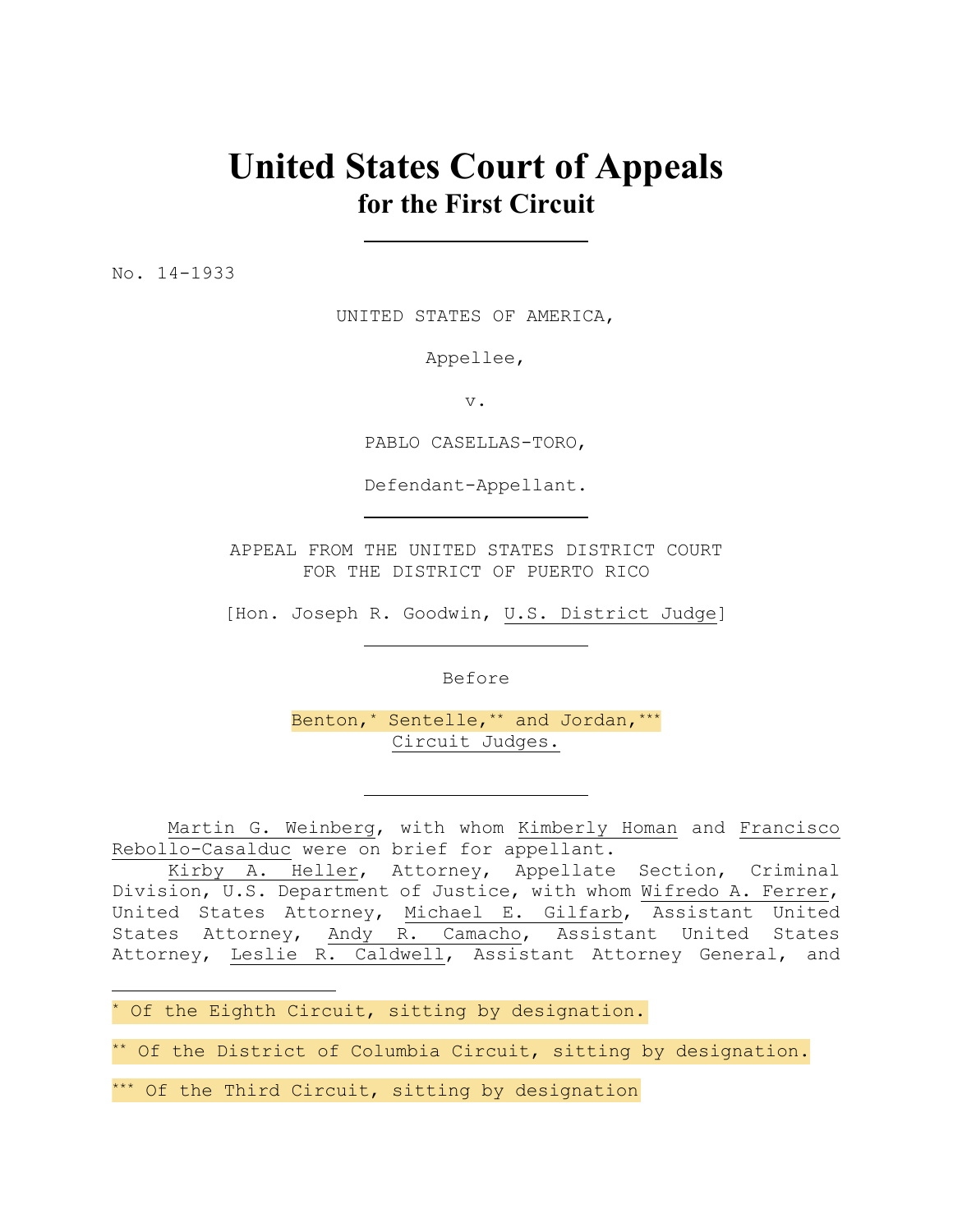Sung-Hee Suh, Deputy Assistant Attorney General, were on brief for appellee.

December7, 2015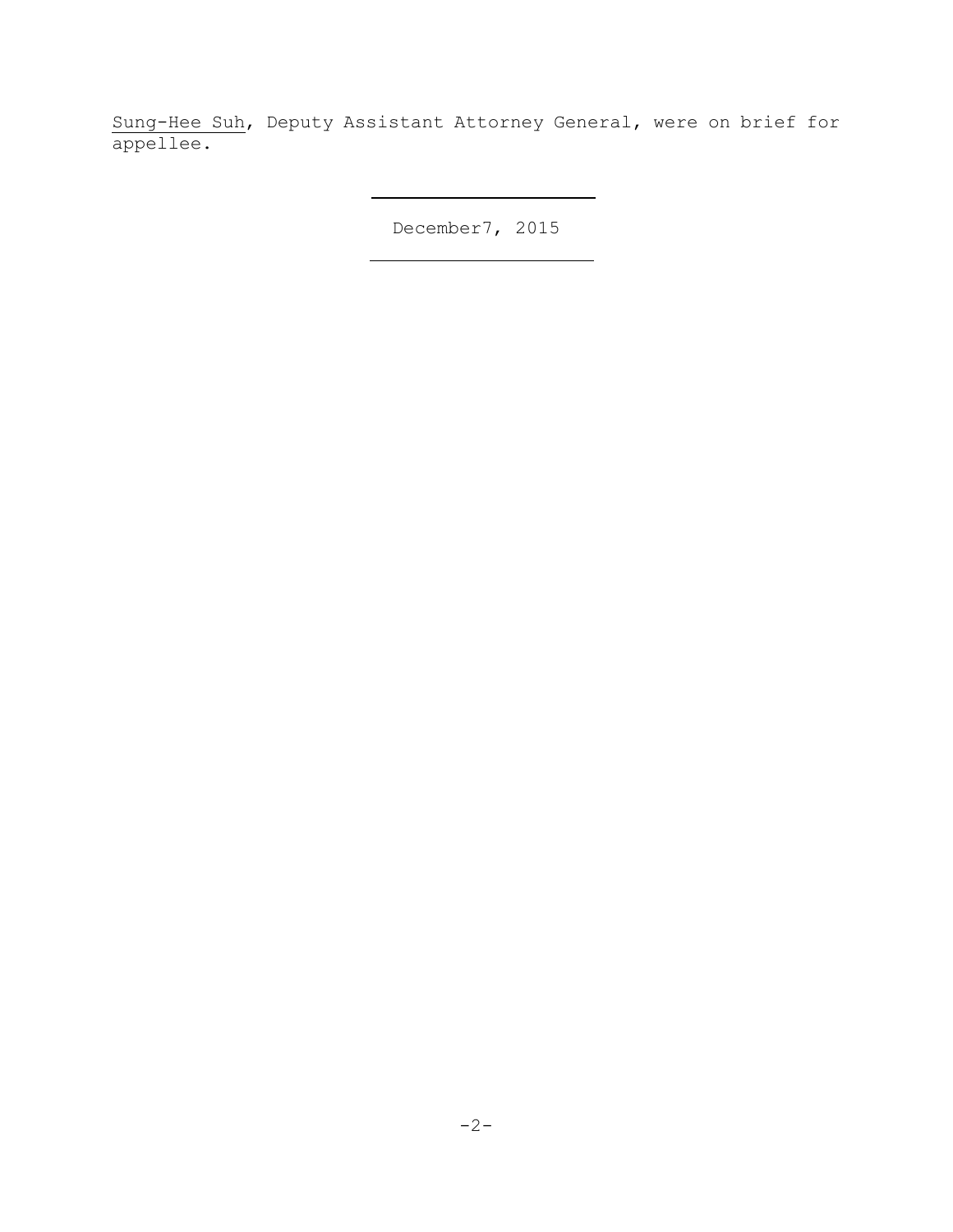**BENTON**, **Circuit Judge**. Pablo Casellas-Toro appeals from a final judgment of conviction, assigning as error the district court's denials of his motions to change venue and to suppress evidence. Having jurisdiction under 28 U.S.C. § 1291, this court reverses and remands.

## **I.**

 On June 17, 2012, Casellas reported he was a victim of an armed carjacking. The next day, he spoke with an FBI agent. He claimed he was driving to the shooting range when he heard gunshots break his back window. He saw two people running from the car. A third person forced him to stop his car and ordered him to move to the passenger's seat. Casellas said he escaped, climbing out the car window after being shot in the arm. Police found the car nearby. Casellas reported two guns missing from the car.

 On June 25, Casellas gave the FBI written consent to search his car for evidence about the carjacking. The FBI took custody of the car. On July 9, the FBI scheduled the search for July 16. Casellas called the FBI four times, asking, "Have you done the search, can I have my car back?" After the search on July 16, the FBI obtained a warrant for a more detailed search of the car, which took place August 13.

 On July 14, Casellas's wife was murdered. He was the prime suspect. His murder trial began December 10, 2013. The

 $-3-$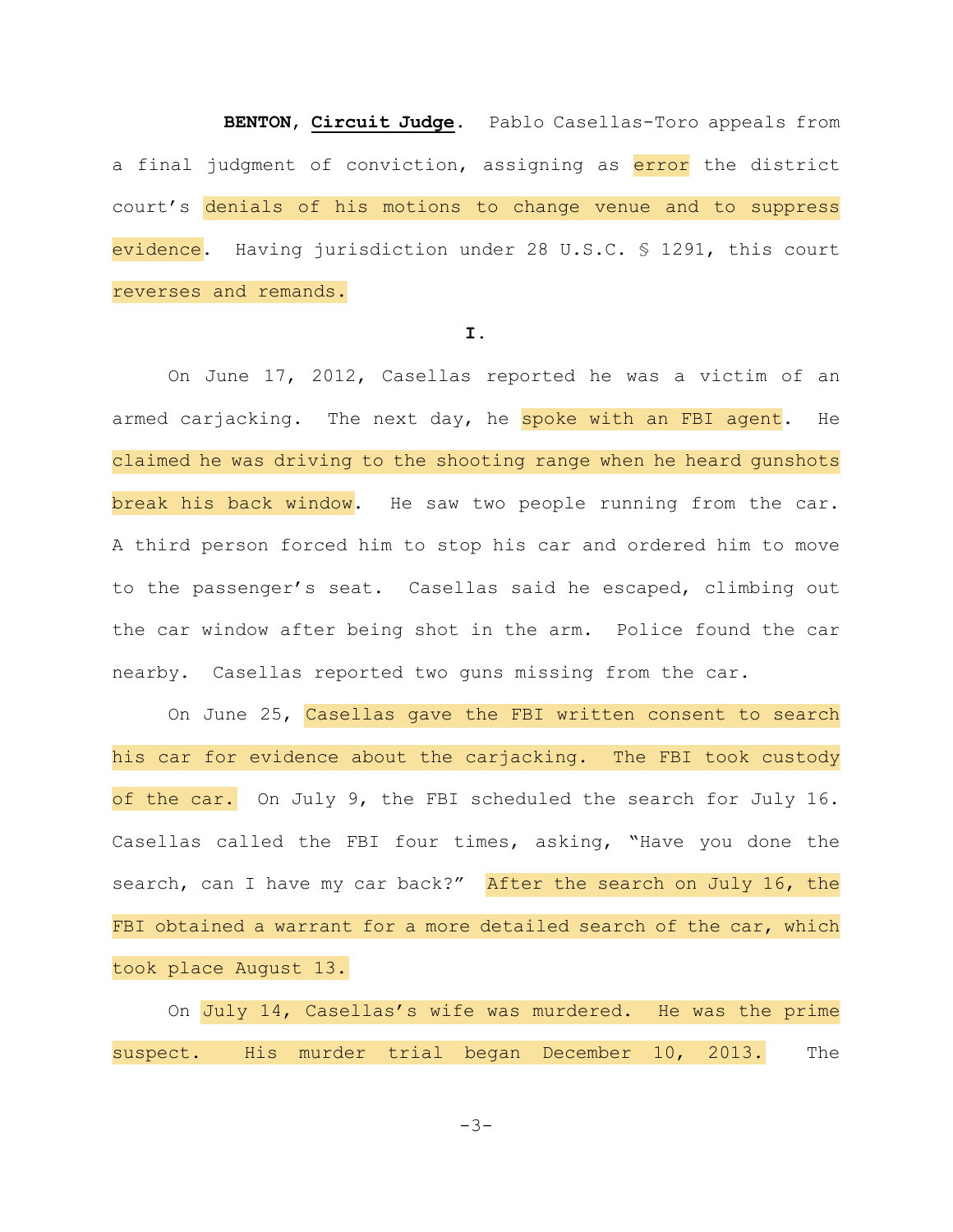Commonwealth alleged he staged the carjacking to make the murder weapon "stolen". A jury convicted him on January 22, 2014.

Eight days later, a federal grand jury indicted him on three counts of making false statements to a federal officer, based on his account of the carjacking. A week later, the Commonwealth court sentenced Casellas to 109 years' imprisonment for the murder. The next day, he made his first appearance in federal court.

 Immediately after Casellas's wife was murdered in July 2012, the media began extensively covering the case. Casellas moved to transfer the federal trial to another venue, arguing the pretrial publicity about his murder conviction prevented a fair and impartial jury in Puerto Rico. He submitted to the district court an analysis of the publicity as well as a sampling of newspaper articles, videos, and online blogs. The district court described the publicity:

 Hours after the discovery of [Casellas's wife's] body, "just about every" news media outlet in Puerto Rico descended upon Mr. Casellas's home and remained there for the day. Several tabloid news programs immediately made the murder investigation the main focus of their programming. Television, radio, internet, and print media outlets in Puerto Rico "have continuously, intensely and uninterruptedly covered the Casellas case virtually on a daily basis."

 Many facts about the murder investigation were leaked to the media, including the substance of Mr. Casellas's interview with police and the condition of the victim's body at the crime scene. The media published and broadcast a number of allegedly false rumors about Mr. Casellas, including that he was a drug user, that he threatened people with firearms, that he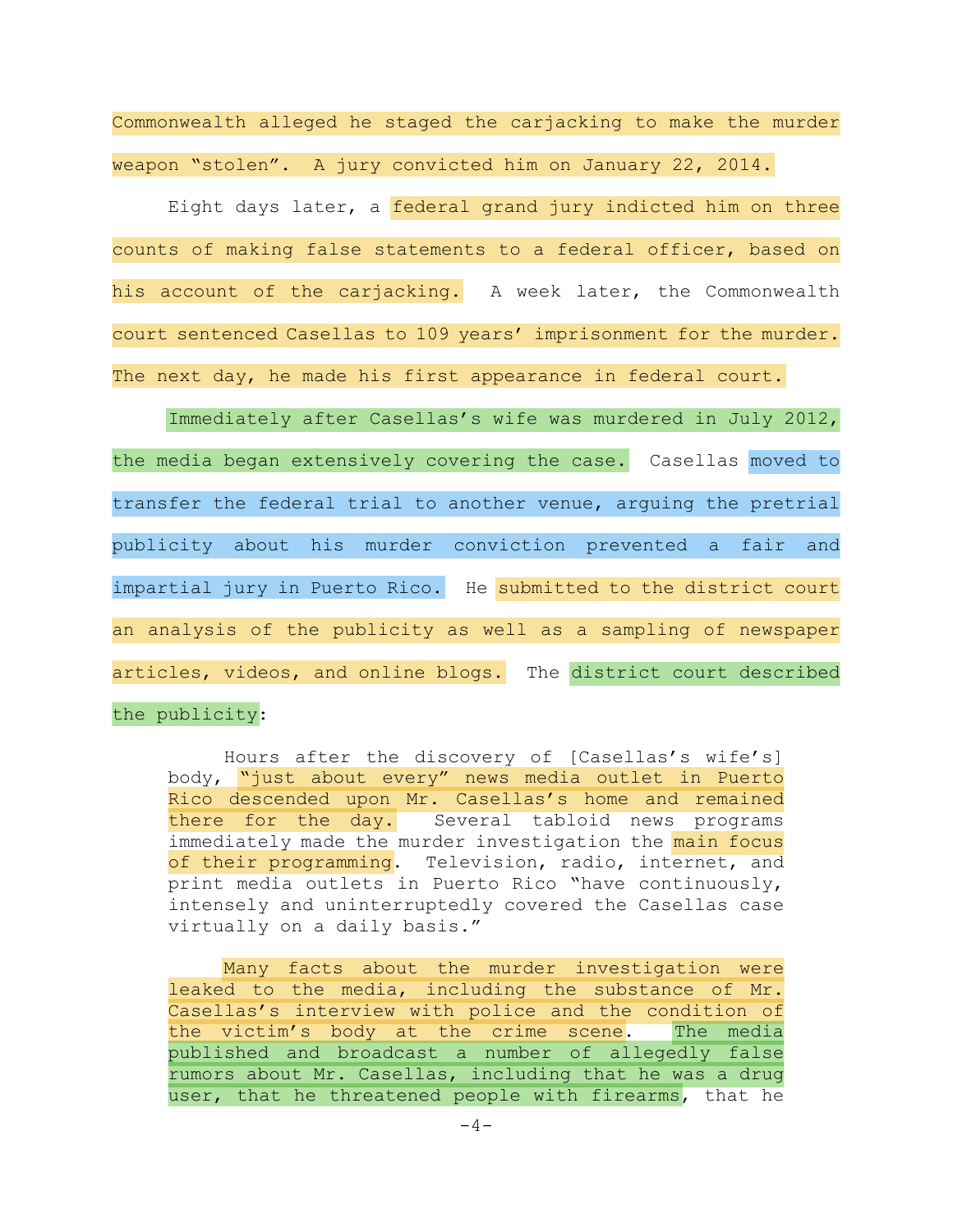was involved in a hit-and-run vehicle accident, and that he drunkenly bragged about assassinating the thengovernor of Puerto Rico.

 Although local authorities summoned Mr. Casellas to the Bayamon courthouse for the filing of charges, he was intercepted outside the courthouse, arrested, and Mirandized in public in view of media personnel who broadcast the event live. Members of the media "covered every minute of every day" of the commonwealth trial which ran from December 10, 2013, to January 22, 2014. Many reporters tweeted the trial testimony verbatim. Cameras followed the defendant, his family, and his lawyers during breaks.

 Citizens celebrated outside the courthouse and an entire stadium of people attending a baseball game erupted into cheers upon news of the guilty verdict in the commonwealth case. Television coverage of the Casellas verdict received the top Nielson rating for that month. The Supreme Court of Puerto Rico permitted the media to broadcast Mr. Casellas's sentencing live on television, internet, and radio.

 Adding to the sensational nature of the Casellas murder case is the fact that the defendant's father is a United States District Judge. The media scrutinized Judge Casellas for appearing at the scene of the crime on the morning of the murder, and some local attorneys called for Judge Casellas's resignation.

(internal citations omitted).

 The United States Attorney did not oppose the transfer, agreeing Casellas made "a prima facie showing about the pervasive nature of the coverage" of the murder case. The government did urge the court to begin voir dire and "see what happens." The district court noted, "I can't think that you could get any further on the prejudicial publicity continuum than we are." The court added that "the rules . . . provide specifically for change of venue in circumstances, if not like this, so near this that I'm having considerable difficulty in making the call." Since the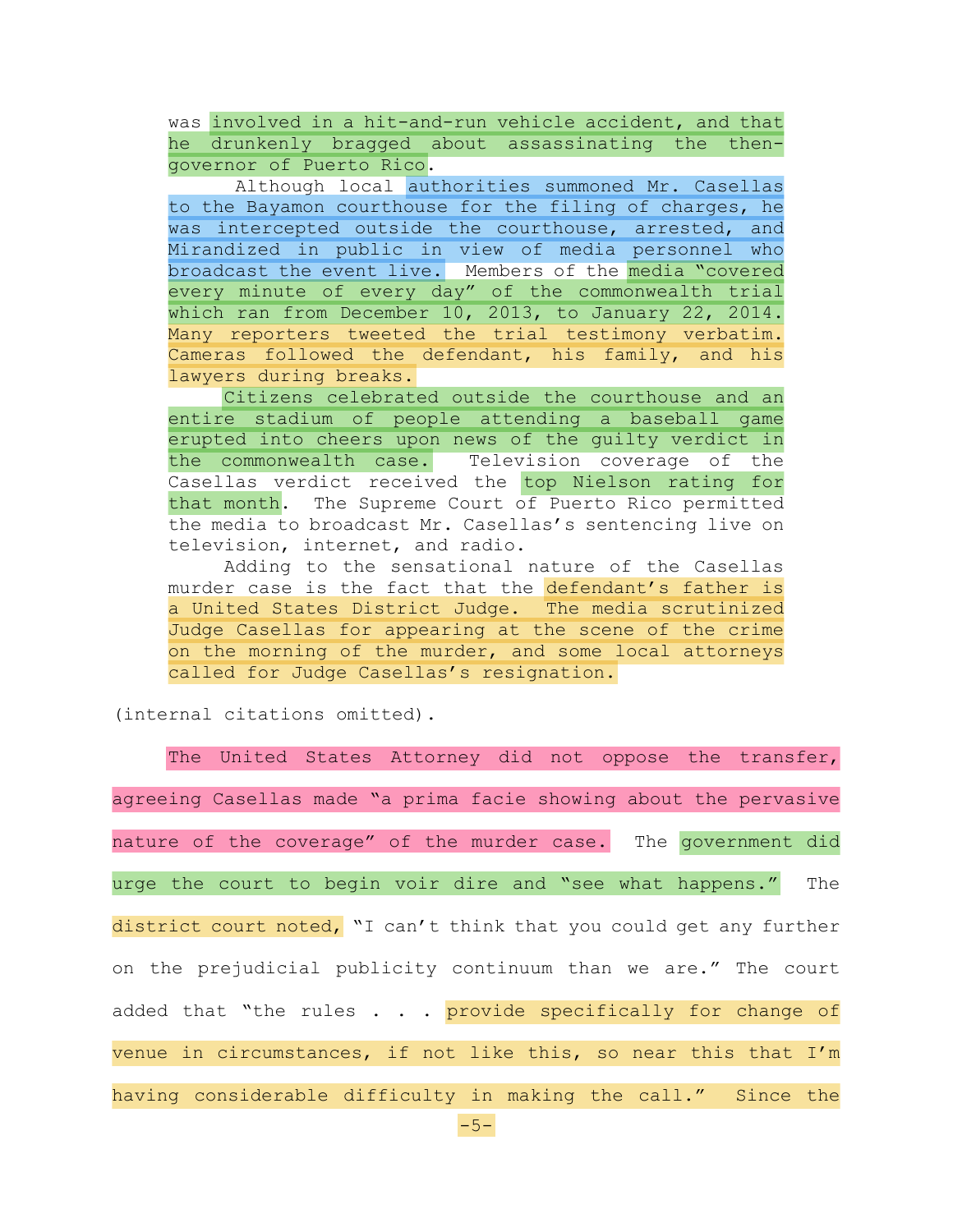court could not "confidently presume" "this far in advance of trial" that it would be "virtually impossible" for Mr. Casellas to obtain a fair trial", it reserved ruling.

Voir dire began April 7, 2014  $-$  two months after the sentencing for murder. The court asked the venire, totaling about 160, if anyone had heard of Casellas. There was, according to the court, "almost an unanimous show of hands." Those who had heard of Casellas were individually questioned in a separate room. These interviews followed a similar format: The court asked the potential juror to tell it what he or she knew about Casellas; the sources of the information, including whether he or she watched Casellas's Commonwealth sentencing and discussed it with anyone; whether he or she had any opinions about Casellas; and whether he or she could put aside any knowledge and be fair. The court permitted counsel to recommend follow-up questions.

After interviewing 20 potential jurors, the court heard arguments on the change-of-venue motion. It asked the government:

Why strain to find a jury here which simply on paper says it can be fair but has such extensive knowledge of wrongdoing by the defendant that no one can say with certainty that they won't be heavily influenced by that bias when they make the evidentiary connection between the two cases, and why not go somewhere else where nobody ever heard of [Casellas]?

The government responded, "The case against him for murder was pervasive here on the island. That's not an arquable fact" and "[Y]ou're not going to find many people who don't know something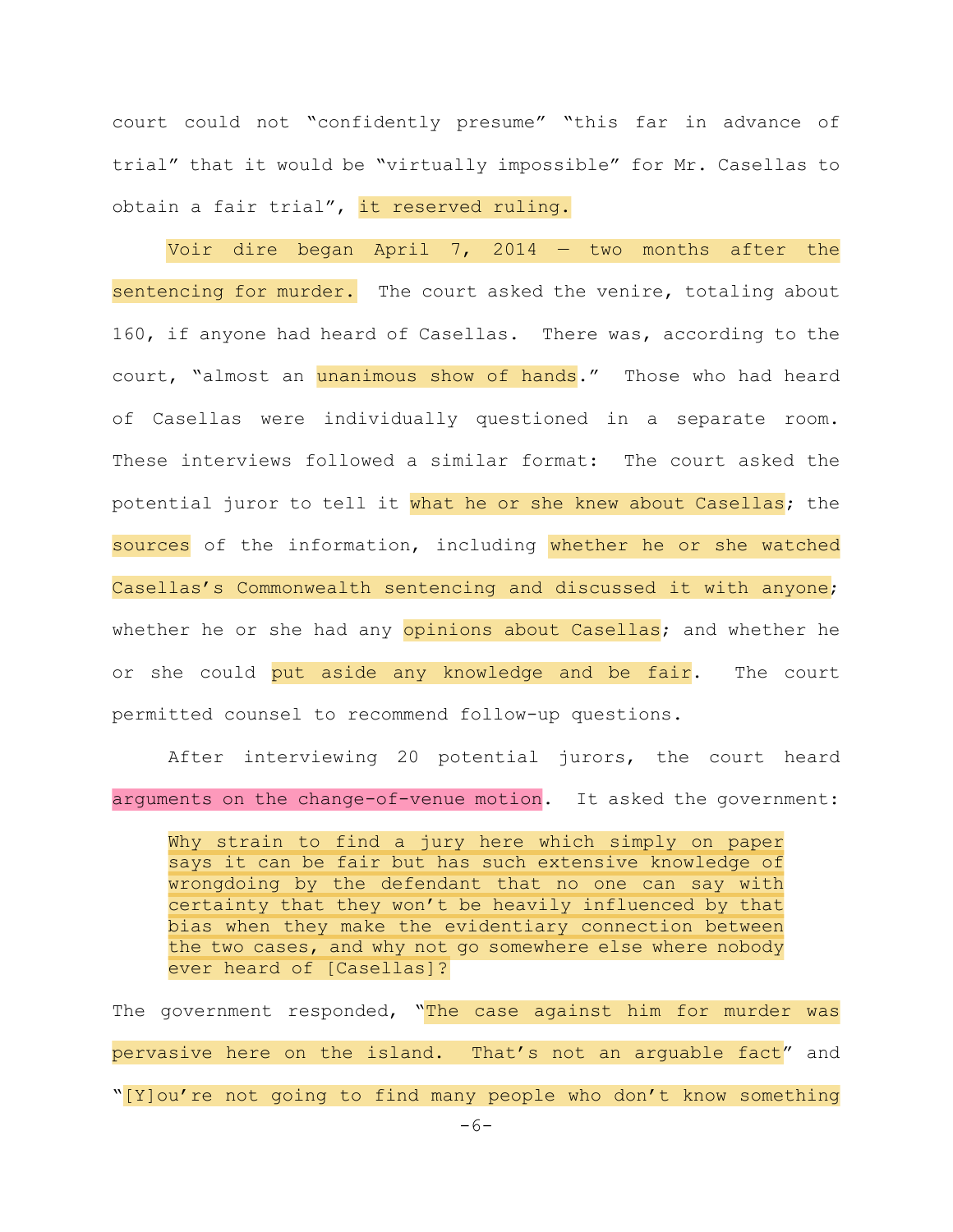about the case." It also noted that a number of the interviewed potential jurors indicated they could put aside any opinion and be fair. The court again asked, "Why not take it somewhere else?" The government replied, "Well, that certainly would be easier."

The court nevertheless overruled the motion to change venue, stating "I certainly agree that we don't know yet if we can get a jury" but "there is a sufficient possibility we can get a jury." It noted Casellas could renew the motion if necessary. The court continued to individually interview potential jurors, following the same format. After two days of interviewing 114 potential jurors<sup>1</sup>, the court qualified 35 and ended voir dire.

 On April 28, after peremptory challenges, the court empaneled 12 jurors and 2 alternates. The jury convicted Casellas of all three false-statement counts, but the court granted a motion of acquittal on two counts. He was sentenced to 21 months' imprisonment on the final count, to run concurrently with his Commonwealth sentence. Casellas appeals.

#### **II.**

Casellas claims that, by not changing the venue, the district court violated the Sixth Amendment and Federal Rule of Criminal Procedure 21. He argues he could not  $-$  and did not  $-$  receive a

i<br>Li

<sup>&</sup>lt;sup>1</sup> Of the 114 interviewed, only 93 potential jurors completed the interview. The rest were excused before addressing substantive issues due to hardship, language, or other grounds.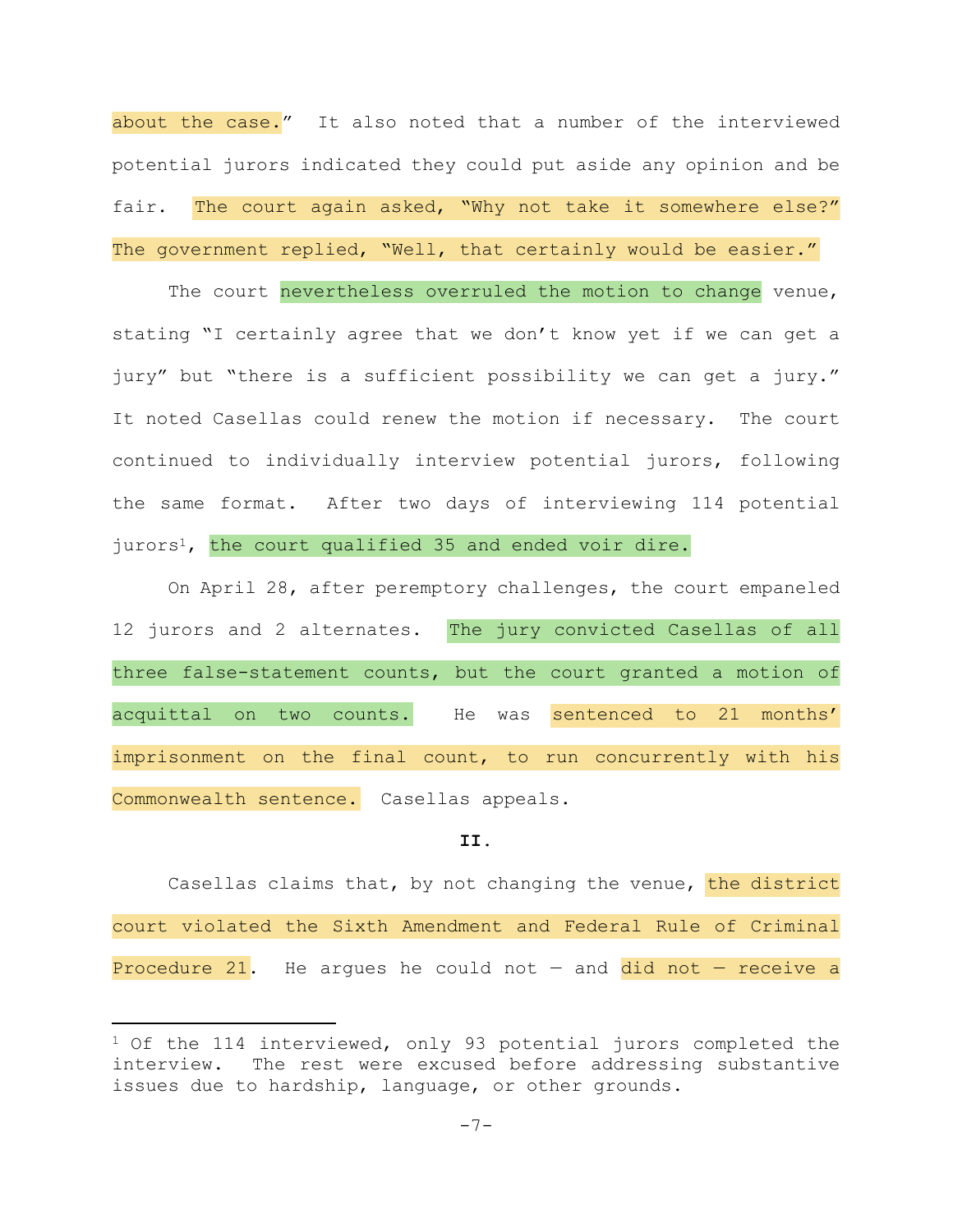fair trial in Puerto Rico due to prejudicial pretrial publicity. This court reviews the denial of a motion for change of venue for an abuse of discretion. United States v. Quiles-Olivo, 684 F.3d 177, 181 (1st Cir. 2012). "A trial court's findings of juror impartiality may be overturned only for manifest error." Mu'Min v. Virginia, 500 U.S. 415, 428 (1991) (internal quotation marks omitted). "[T]he deference due to district courts is at its pinnacle." Skilling v. United States, 561 U.S. 358, 396 (2010).

The Sixth Amendment guarantees criminal defendants the right to trial by an impartial jury. Quiles-Olivo, 684 F.3d at 181, citing U.S. Const. amend. VI, and Skilling, 561 U.S. at 377. If "extraordinary local prejudice will prevent a fair trial," the trial must be transferred to another district. Skilling, 561 U.S. at 378 ("The theory of our [trial] system is that the conclusions to be reached in a case will be induced only by evidence and argument in open court, and not by any outside influence, whether of private talk or public print." (alteration in original) (quoting Patterson v. Colorado ex rel. Att'y Gen. of Colo., 205 U.S. 454, 462 (1907) (opinion for the Court by Holmes, J.)).

Rule 21 authorizes a change of venue if "the court is satisfied that so great a prejudice against the defendant exists in the transferring district that the defendant cannot obtain a

$$
-8-
$$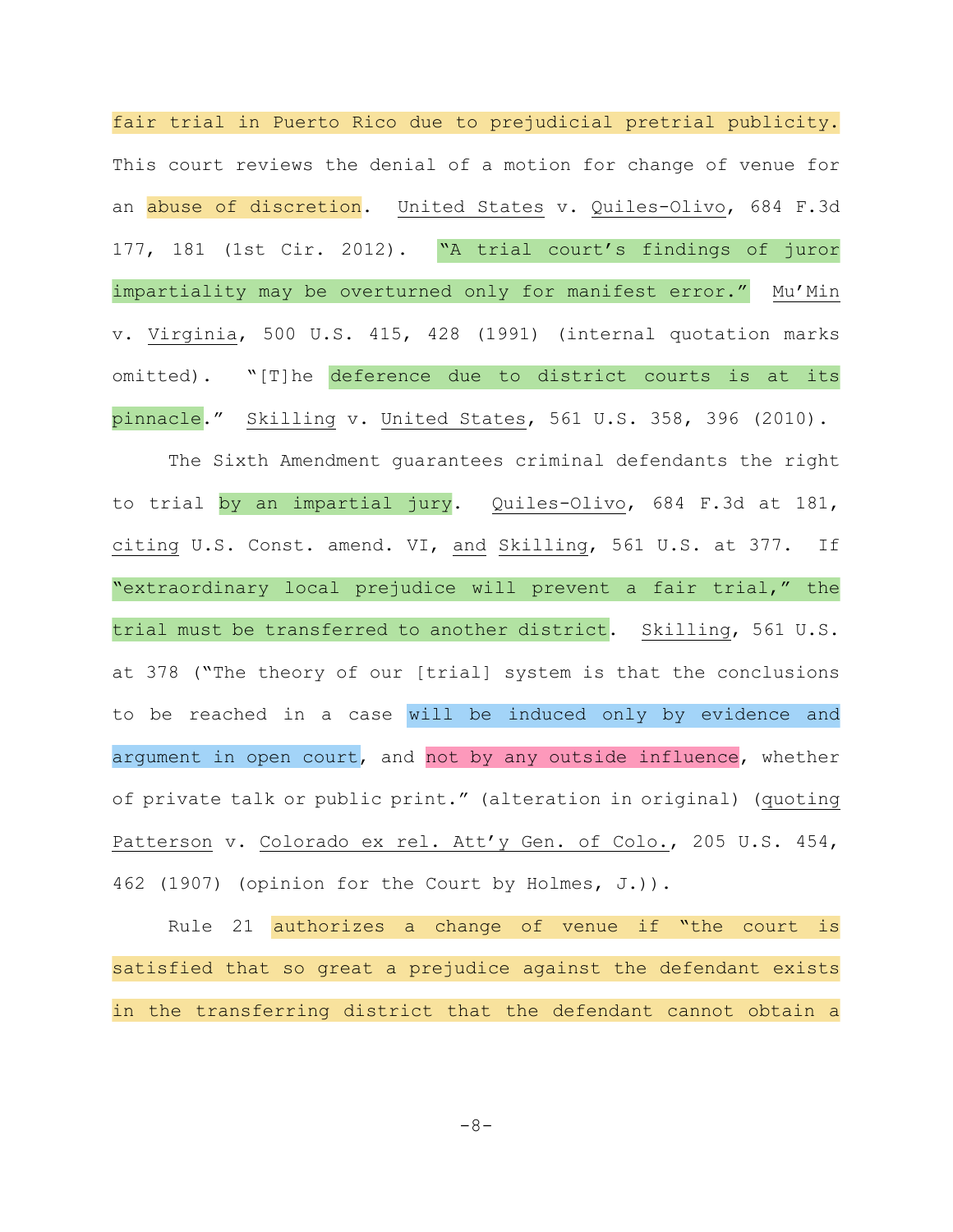fair and impartial trial there." Fed. R. Crim. P. 21(a).<sup>2</sup> See also Quiles-Olivo, 684 F.3d at 182 ("Venue change on grounds of prejudice will be deemed appropriate where there is an everprevalent risk that the level of prejudice permeating the trial setting is so dense that a defendant cannot possibly receive an impartial trial.").

A fair-trial claim based on venue encompasses two questions: "first, whether the district court erred by failing to move the trial to a different venue based on a presumption of prejudice and, second, whether actual prejudice contaminated the jury which convicted him." In re Tsarnaev, 780 F.3d 14, 20 (1st Cir. 2015), discussing Skilling, 561 U.S. at 358. Casellas claims both presumed and actual prejudice.

i<br>Li

<sup>&</sup>lt;sup>2</sup> The analyses for change of venue under the Constitution and Rule 21 may not be the same. See Skilling, 561 U.S. at 378 n.11 ("Skilling does not argue, distinct from his due process challenge, that the District Court abused its discretion under Rule 21 by declining to move his trial. We therefore review the District Court's venue-transfer decision only for compliance with the Constitution."); id. at 427 (Alito, J., concurring) ("I also do not understand the opinion of the Court as reaching any question regarding a change of venue under Federal Rule of Criminal Procedure 21."); id. at 446 n.9 (Sotomayor, J., concurring in part and dissenting in part) (noting courts may change venue under the Rule even when not constitutionally required). The parties here do not distinguish between a constitutionally-required, and a Rule 21-required, change of venue. This court assumes, without deciding, that the analysis is the same.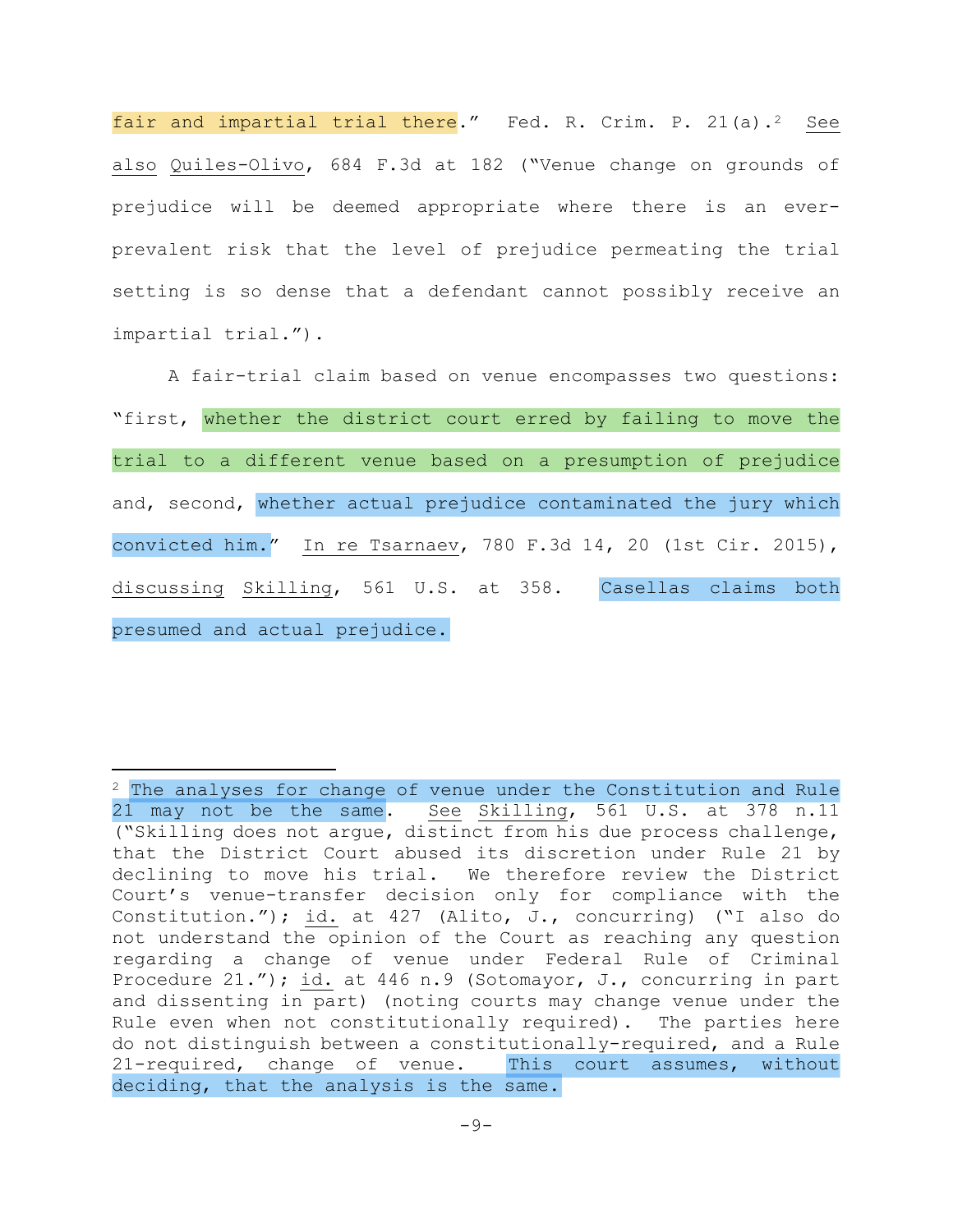A presumption of prejudice is generally "reserved for those extreme cases where publicity is both extensive and sensational in nature." Quiles-Olivo, 684 F.3d at 182 (internal quotation marks omitted). Prejudice is presumed when a "degree of inflammatory publicity had so saturated the community such as to make it virtually impossible to obtain an impartial jury." See United States v. Misla-Aldarondo, 478 F.3d 52, 58 (1st Cir. 2007) (internal quotation marks omitted).3

The "foundation precedent" for presumed-prejudice analysis is Rideau v. Louisiana, 373 U.S. 723 (1963).4 See Skilling, 561 U.S.

i

<sup>&</sup>lt;sup>3</sup> This court has described an alternate approach to presuming prejudice. In addition to "inflammatory publicity [that] has so saturated a community as to render it difficult to draw an impartial jury," the second approach presumes prejudice where "enough jurors admit to prejudice to cause concern as to any avowals of impartiality by the other jurors." United States v. Orlando-Figueroa, 229 F.3d 33, 43 (1st Cir. 2000) (citing United States v. Rodriguez-Cardona, 924 F.2d 1148, 1158 (1st Cir. 1991)). Skilling applies the first approach to analyze presumed prejudice, and after finding no presumption, discusses admissions of potential jurors when analyzing actual prejudice. See Skilling, 561 U.S. at 381-84, 389-95. This court finds Casellas demonstrates a presumption of prejudice under the first approach. This opinion discusses potential jurors' admissions when addressing whether the government can rebut the presumption by claiming that jurors were impartial.

<sup>4</sup>The Supreme Court presumed prejudice in two other cases, Estes v. Texas, 381 U.S. 532, 538 (1965); and Sheppard v. Maxwell, 384 U.S. 333, 363 (1966). Those cases "involved media interference with courtroom proceedings *during* trial." Skilling, 561 U.S. at 382 n.14. Casellas does not claim any media interference during trial.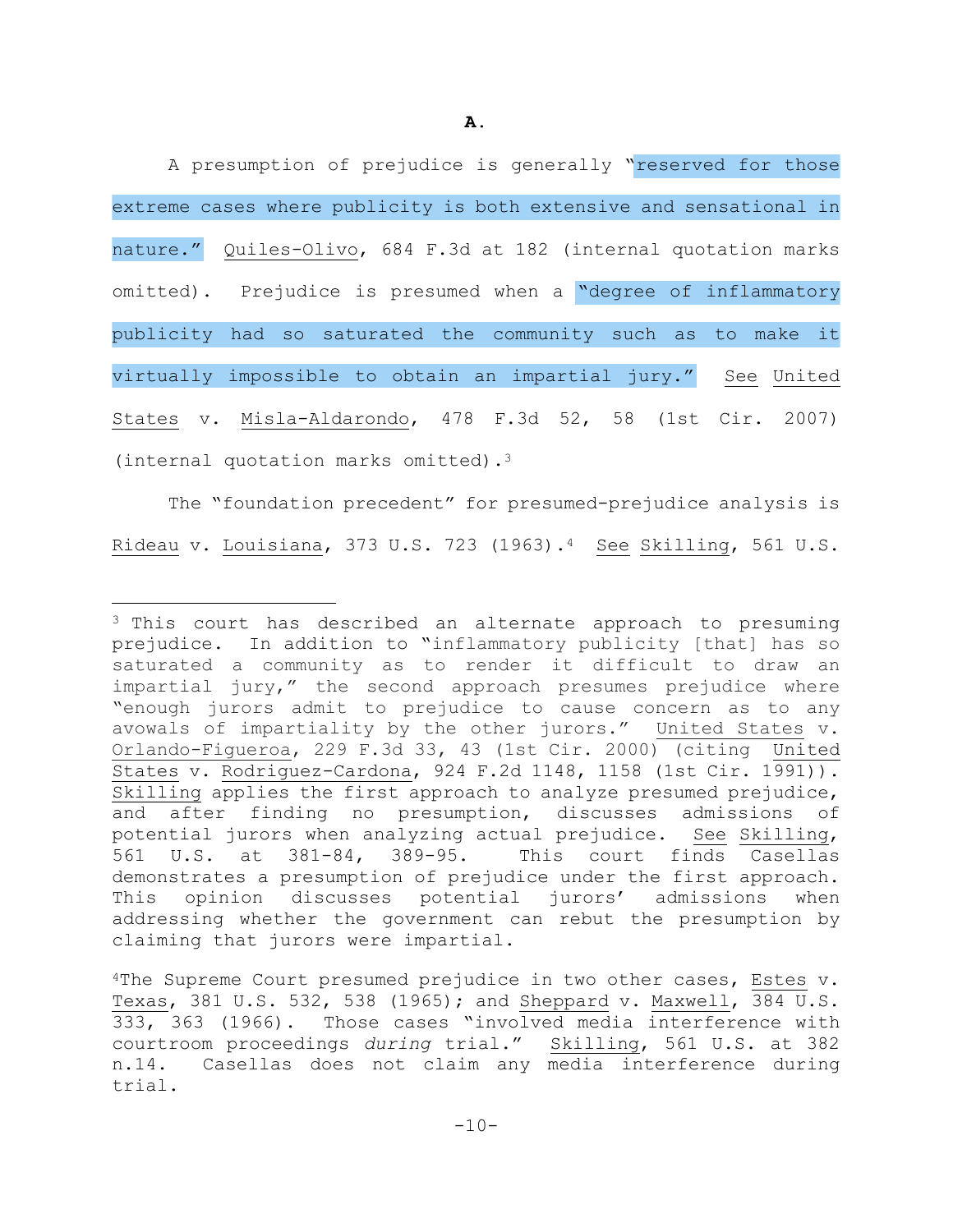at 379. The defendant's confession in that case — obtained without counsel present and filmed without his knowledge — was broadcast to the community three times shortly before trial. See Rideau, 373 U.S. at 724. The community where the crime occurred had about 150,000 people; about 24,000, 53,000, and 20,000 saw and heard each broadcast, respectively. Id. Three jurors had seen and heard the televised confession. Id. at 725. The Supreme Court noted that "the people of Calcasieu Parish had been exposed repeatedly and in depth to the spectacle of Rideau personally confessing in detail to the crimes with which he was later to be charged." Id. at 726. Further, "to the tens of thousands of people who saw and heard it, in a very real sense [the confession] was Rideau's trial — at which he pleaded guilty to murder." Id. The failure to change venue violated the Constitution's guarantee of due process. Id. at 726-27.

In its most recent case on this subject, the Supreme Court identifies four factors relevant to presuming prejudice: the size and characteristics of the community, the nature of the publicity, the time between the media attention and the trial, and whether the jury's decision indicated bias. See Skilling, 561 U.S. at 379, 382-84.

By the Skilling factors, prejudice should be presumed in this case. Examining the size and characteristics of the community, the district court noted "more than 3 million people live in Puerto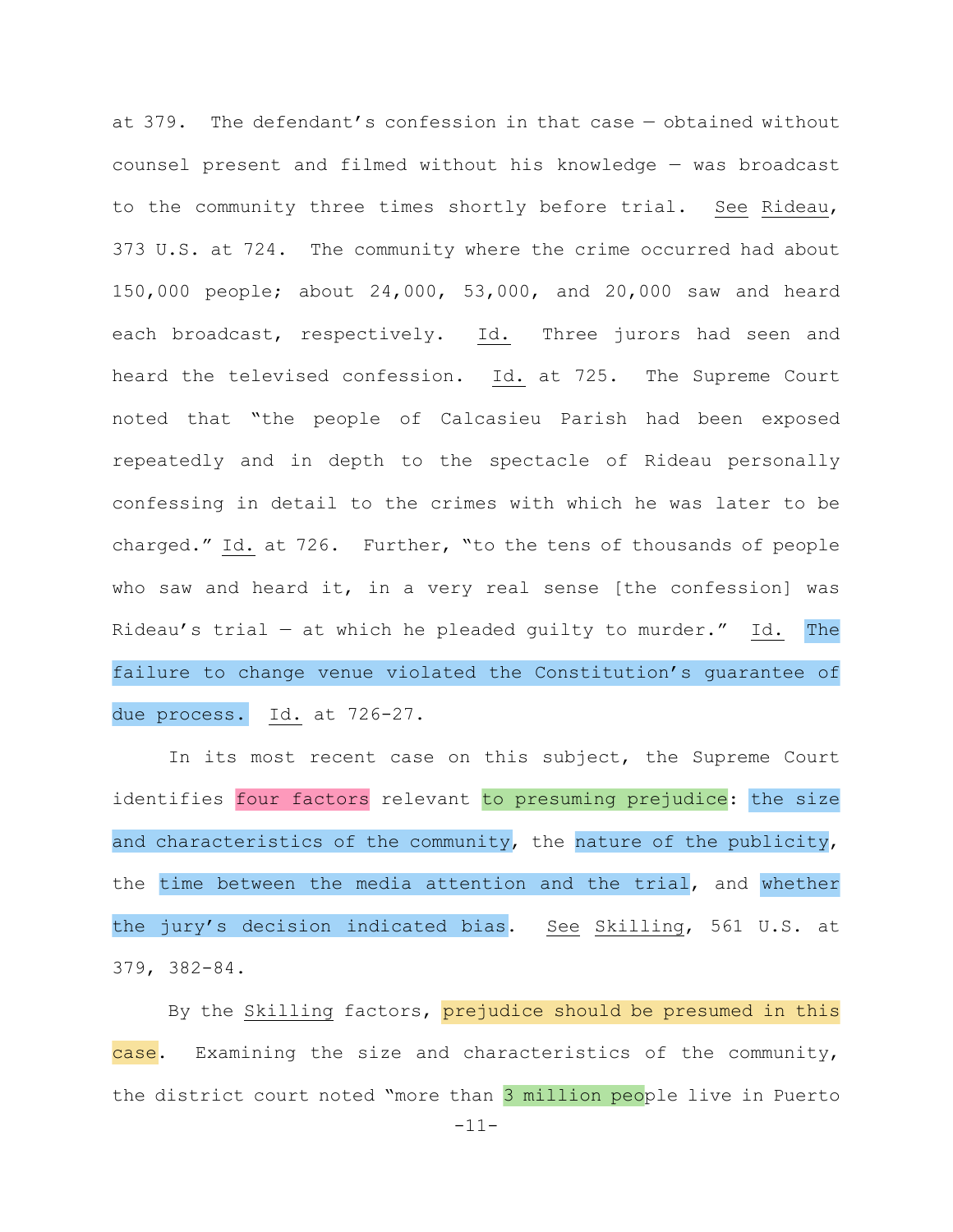Rico, mitigating the potential for prejudice among the jurors ultimately selected." The district court did acknowledge that Puerto Rico is "a compact, insular community" that is "highly susceptible to the impact of local media." United States v. Moreno Morales, 815 F.2d 725, 734 (1st Cir. 1987). Compare Tsarnaev, 780 F.3d at 21 (noting Boston is a "large, diverse metropolitan area" with residents that "obtain their news from a vast array of sources"); Skilling, 561 U.S. at 382 (noting Houston is the fourth largest city in the United States, with 4.5 million eligible for jury duty at the time of trial). And during voir dire the district court agreed with defense counsel that Puerto Rico seemed to be a "small" island.

The government agreed the media coverage was "massive" and "sensational." See Quiles-Olivo, 684 F.3d at 182. Cf. United States v. Angiulo, 897 F.2d 1169, 1181 (1st Cir. 1990) ("If the media coverage is factual as opposed to inflammatory or sensational, this undermines any claim for a presumption of prejudice."). Nor did it oppose Casellas's change of venue motion, explaining, "The case against [Casellas] for murder was pervasive here on the island. That's not an arguable fact." The district court, denying the motion, questioned: "Why strain to find a jury here which simply on paper says it can be fair but has such extensive knowledge of wrongdoing by the defendant that no one can say with certainty that they won't be heavily influenced

-12-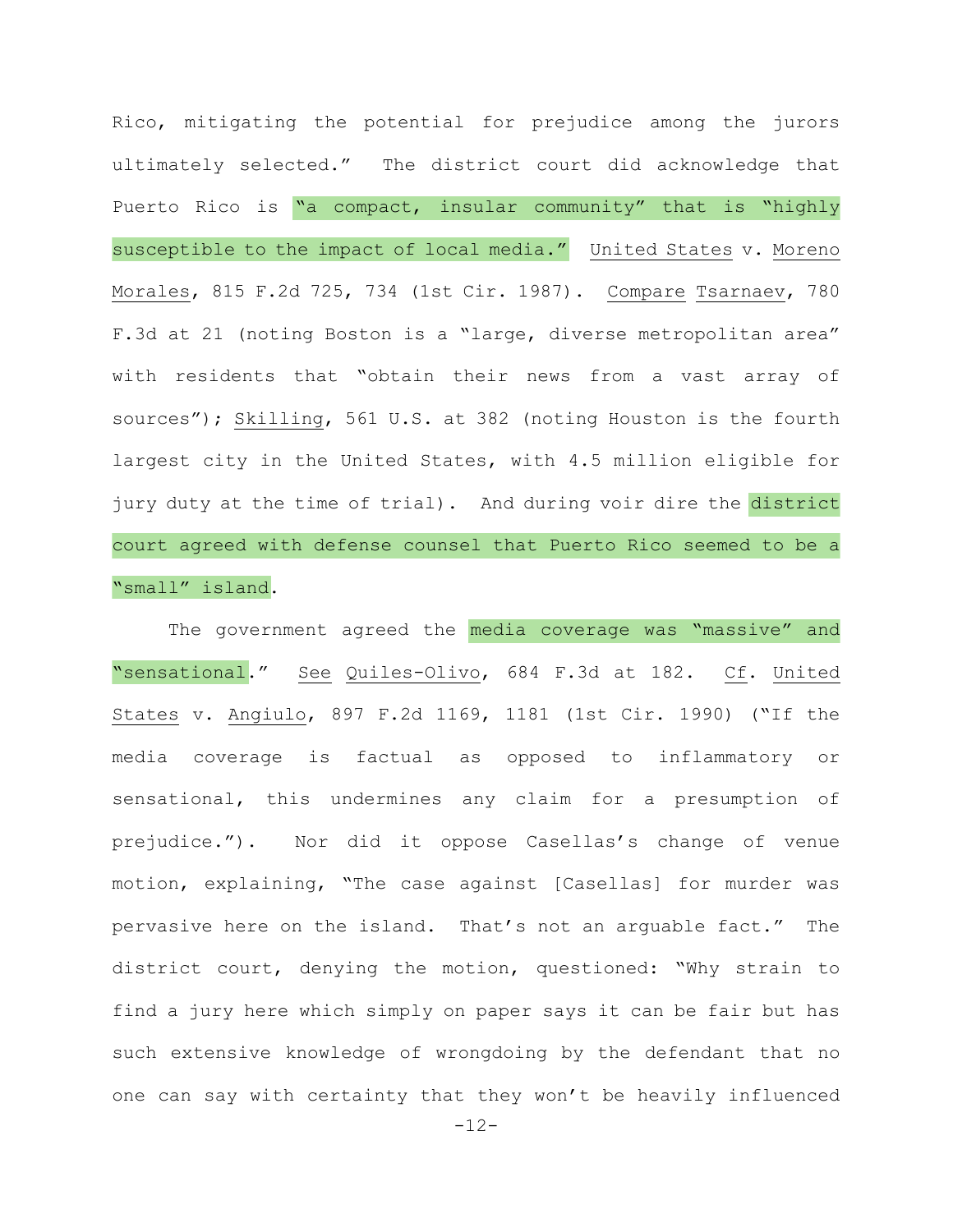by that bias when they make the evidentiary connection between the two cases, and why not go somewhere else where nobody ever heard of [Casellas]?"

Like the broadcasts of Rideau's confession, the media here publicized "blatantly prejudicial information of the type readers or viewers could not reasonably be expected to shut from sight." See Skilling, 561 U.S. at 382. The media reported rumors about Casellas's character  $-$  that he was a drug user, threatened people with firearms, was involved in a hit-and-run vehicle accident, and bragged about assassinating the then-governor of Puerto Rico. The public took to Facebook and Twitter to publicly discuss Casellas's case. Most importantly, the media extensively and sensationally covered Casellas's Commonwealth trial, conviction, and sentencing in a just-concluded case intertwined with this one. The Commonwealth claimed Casellas lied about the carjacking — the crime in this case. The Commonwealth used the "fake" carjacking to show premeditation for the murder. In this case, in a notice of intent to use evidence, the government stated that the motive for Casellas's false statements was to set up a defense to murdering his wife. The government announced its intent to introduce the "stolen" guns and projectiles later found in Casellas's home on the day of the murder. The district court excluded evidence that the defendant murdered his wife, but allowed the government to introduce evidence that the "stolen" quns, as well as discharged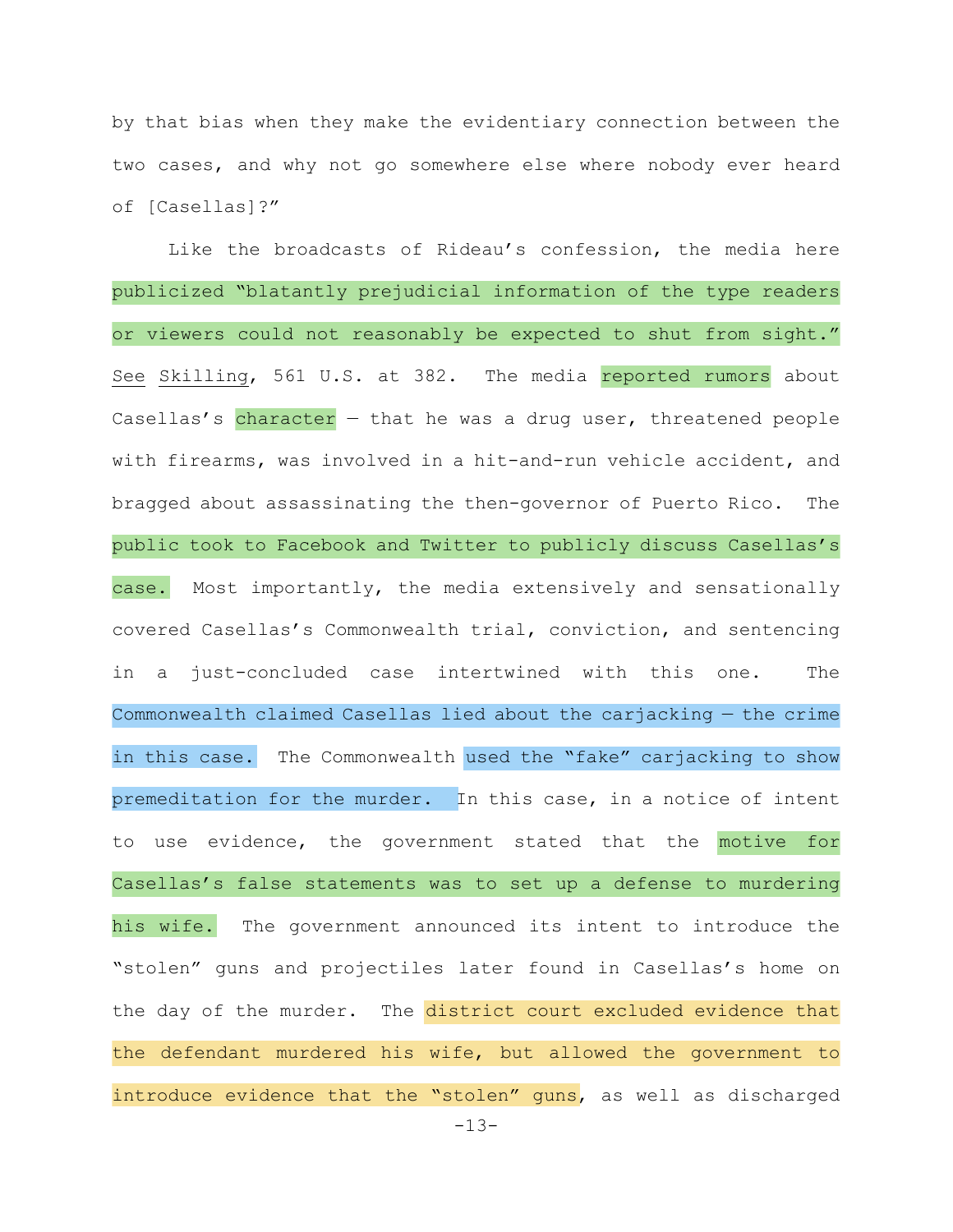bullets and casings matching the pistol, were found at Casellas's house on July 14. Since virtually the entire venire knew of the murder, the government told the court during voir dire, "So we're saying, you know, they're related, and then asking [the jurors] later to pretend that it's not."

A jury may be able to disbelieve unfounded opinions of the media or other people. However, it may have difficulty disbelieving or forgetting the opinion of another *jury*, twelve fellow citizens, that a defendant is guilty in an intertwined, just-concluded case. See Skilling, 561 U.S. at 383 ("A jury may have difficulty in disbelieving or forgetting a defendant's opinion of his own guilt but have no difficulty in rejecting the opinions of others because they may not be well-founded." (quoting United States v. Chagra, 669 F.2d 241, 251-52, n.11 (5th Cir. 1982), overruled on other grounds by Garrett v. United States, 471 U.S. 773, 794 (1985))). When some jurors knew of the defendant's past crimes but no juror "betrayed any belief in the relevance of [defendant's] past to the present case," there is no presumption of prejudice. Murphy v. Florida, 421 U.S. 794, 800 (1975). See also Angiulo, 897 F.2d at 1182 ("Mere knowledge or awareness of a defendant's past . . . is not sufficient to presume prejudice. More must be shown, such as the actual existence of a present predisposition against defendants for the crimes currently charged."). Here, because the just-concluded murder case and this case are intertwined, the

-14-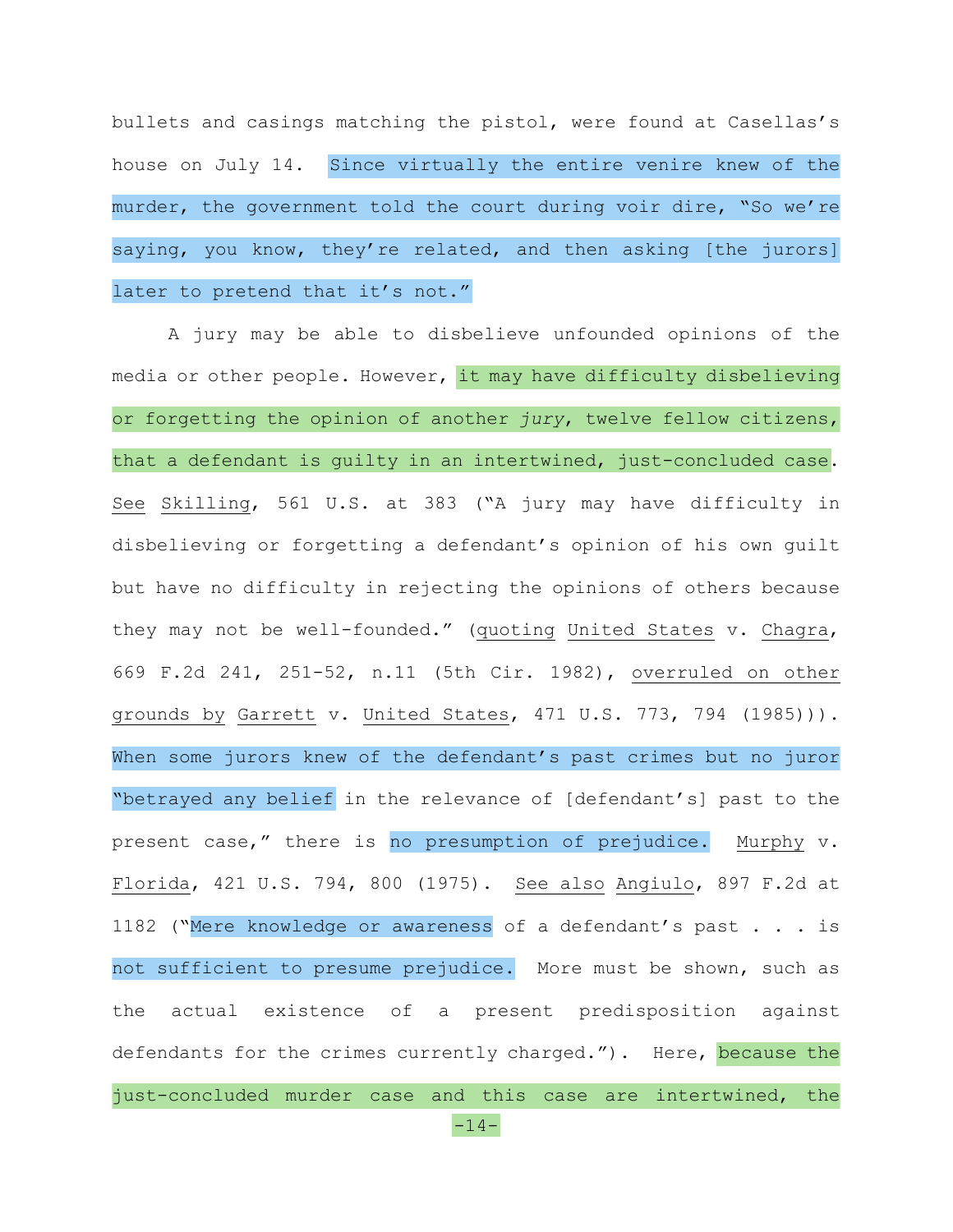murder conviction "invited prejudgment of his culpability." See Skilling, 561 U.S. at 383.

Voir dire in this case occurred two months after Casellas's televised sentencing in the murder case. See Tsarnaev,780 F.3d at 22 ("The nearly two years that have passed since the Marathon bombings has allowed the decibel level of publicity about the crimes themselves to drop and community passions to diminish."). The government does not dispute that sensational publicity continued through the start of federal voir dire. Compare Irvin v.Dowd, 366 U.S. 717, 725 (1961) (finding prejudice when publicity was extensive in six months before trial), with Skilling, 561 U.S. at 383 (no prejudice when four years passed between peak of publicity and trial), Patton v. Yount, 467 U.S. 1025, 1032 (1984) (same), and Murphy, 421 U.S. at 803 (finding no prejudice when news about the defendant largely ended seven months before trial).

Finally, in Skilling it was "of prime significance" that the jury acquitted the defendant on nine counts. See Skilling, 561 U.S. at 383. Here, the jury's verdict supports a presumption of juror bias. The jury convicted Casellas of all three counts — and the court then acquitted him of two, finding the government did not prove each element of Counts One and Two beyond a reasonable doubt.

The Skilling factors reveal this to be an extreme case. See Quiles-Olivo, 684 F.3d at 182. The government cites no case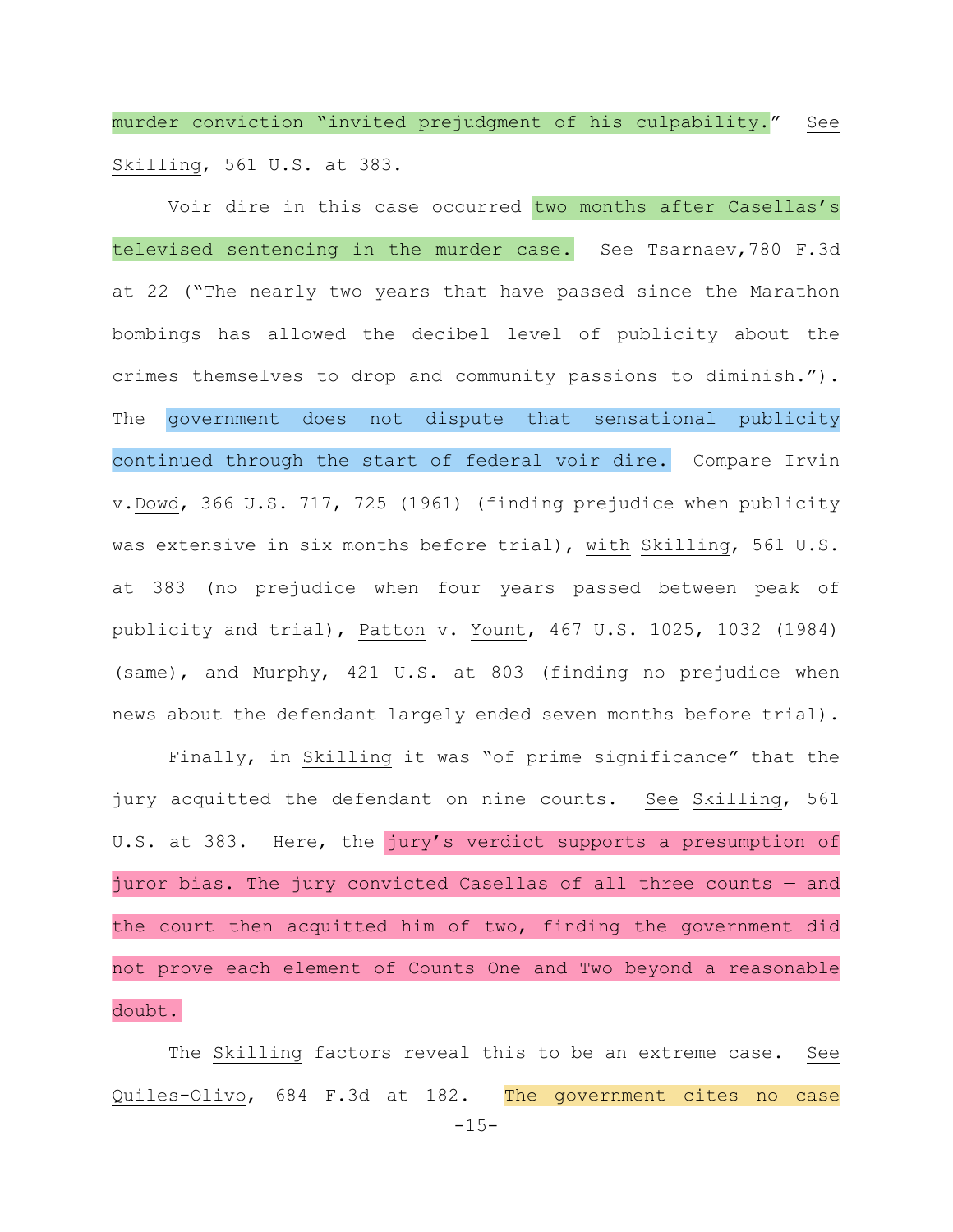denying a presumption of prejudice in a case like this: "Massive" and "sensational" publicity blanketing the community for two years before trial; extensive reporting on the defendant's conviction by a jury, of an intertwined, heinous crime; televised sentencing only two months before voir dire. And the government did not oppose a transfer.

Casellas would be relatively unknown outside Puerto Rico. Cf. Tsarnaev, 780 F.3d at 22 (noting national coverage of the case). Instead, he was tried in Puerto Rico, in an atmosphere that prejudiced the trial's fundamental fairness. This court presumes that the pretrial publicity prejudiced Casellas's ability to be judged by a fair and impartial jury.

# **B.**

 $-16-$ Finding a presumption of prejudice does not resolve the case because the parties dispute whether it is rebuttable. Finding no presumption of prejudice, the Supreme Court did not reach this question in Skilling. Skilling, 561 U.S. at 385 n.18. Compare Patton, 467 U.S. at 1035 (noting passage of time before second trial "clearly rebuts any presumption or partiality" that existed at the time of the initial trial), with Rideau, 373 U.S. at 727 (finding prejudice "without pausing to examine a particularized transcript of the voir dire"). The only circuit directly addressing this issue found the presumption rebuttable. See, e.g., Chagra, 669 F.2d 241. See also Coleman v. Kemp, 778 F.2d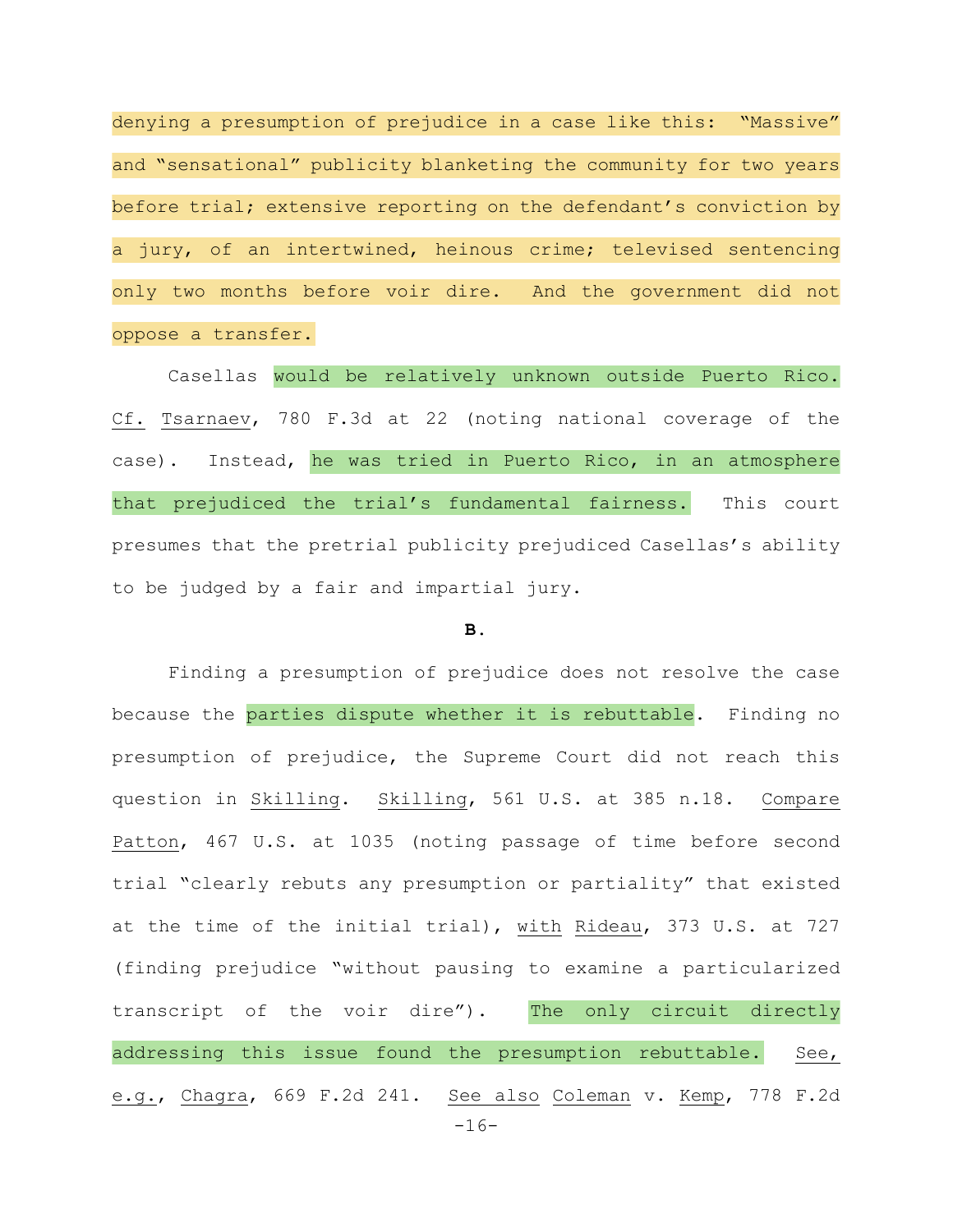1487, 1541 n.25 (11th Cir. 1985) (assuming without deciding that presumption is rebuttable), cited favorably by Moreno Morales, 815 F.2d at 739 n. 18.

Assuming the presumption is rebuttable, the government argues that voir dire was sufficient to seat an impartial jury, pointing to the court's individual questioning and excusing potential jurors whose statements of impartiality it found unbelievable.<sup>5</sup> However, rather than reducing concerns of bias, voir dire revealed the depth of community knowledge of, and hostility to, Casellas. See Misla-Aldarondo, 478 F.3d at 58 ("A court may judge the partiality of the community by looking to the 'length to which the trial court must go in order to select jurors who appear to be impartial.'" (quoting Murphy, 421 U.S. at 802-03)). Of the prospective jurors, 96.6 percent knew about Casellas's murder of his wife. Of the 93 potential jurors individually interviewed,

i

<sup>5</sup> Casellas alleges numerous errors in voir dire, including the court's failure to use a questionnaire, length of interviews, and refusal to permit additional peremptory challenges. Casellas offers no authority that these are constitutionally required. This court finds no fault with the district court's method of conducting voir dire. See Mu'Min, 500 U.S. at 425-26, 431 (discussing constitutional requirements for content of voir dire); United States v. Delgado-Marrero, 744 F.3d 167, 201 (1st Cir. 2014) ("Trial courts have broad discretion — subject only to the essential demands of fairness — in determining how to conduct voir dire." (internal quotation marks omitted)).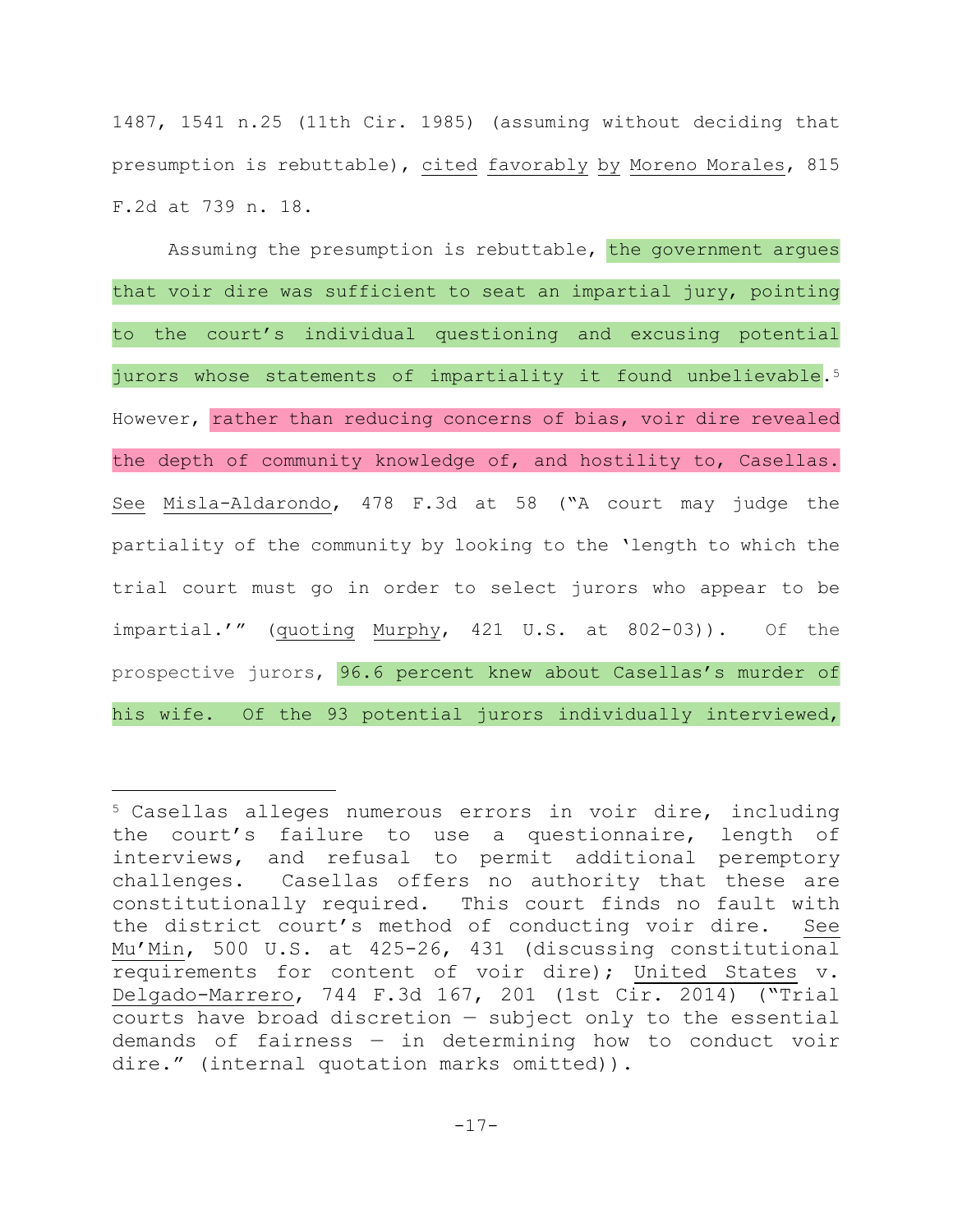48 knew of the carjacking. The court excused 60 potential jurors (65 percent) for cause, which is much higher than almost all the cases that reject presumed prejudice. See Murphy, 421 U.S. at 803 (20 of 78 potential jurors — 26% — excused for cause); Misla-Aldarondo, 478 F.3d at 59 (13 of 84 potential jurors  $-$  15%  $$ excused for cause). Cf. Skilling, 561 U.S. at 382 n.15 (12.3% of Houstonians believed Skilling guilty of crimes); Moreno Morales, 815 F.2d at 735 (finding that about 25% of potential jurors admitting to disqualifying prejudice is below threshold to presume bias of rest of venire). Although the Supreme Court in Patton rejected a presumption of prejudice when 77 percent of the venire had formed opinion on guilt, the Court emphasized that the trial "did not occur until four years later, at a time when prejudicial publicity was greatly diminished and community sentiment had softened." Patton, 467 U.S. at 1029, 1032, 1034-35 (noting time "soothes and erases" and reduces the fixedness of jurors' opinions).

Casellas's case is like Irvin, where after extensive publicity in the months before the trial, 62 percent of the venire was dismissed for cause. See Irvin, 366 U.S. at 727. ("[T]he 'pattern of deep and bitter prejudice' shown to be present throughout the community" was "clearly reflected in the sum total of the voir dire examination of a majority of the jurors finally placed in the jury box."). The Supreme Court did not doubt that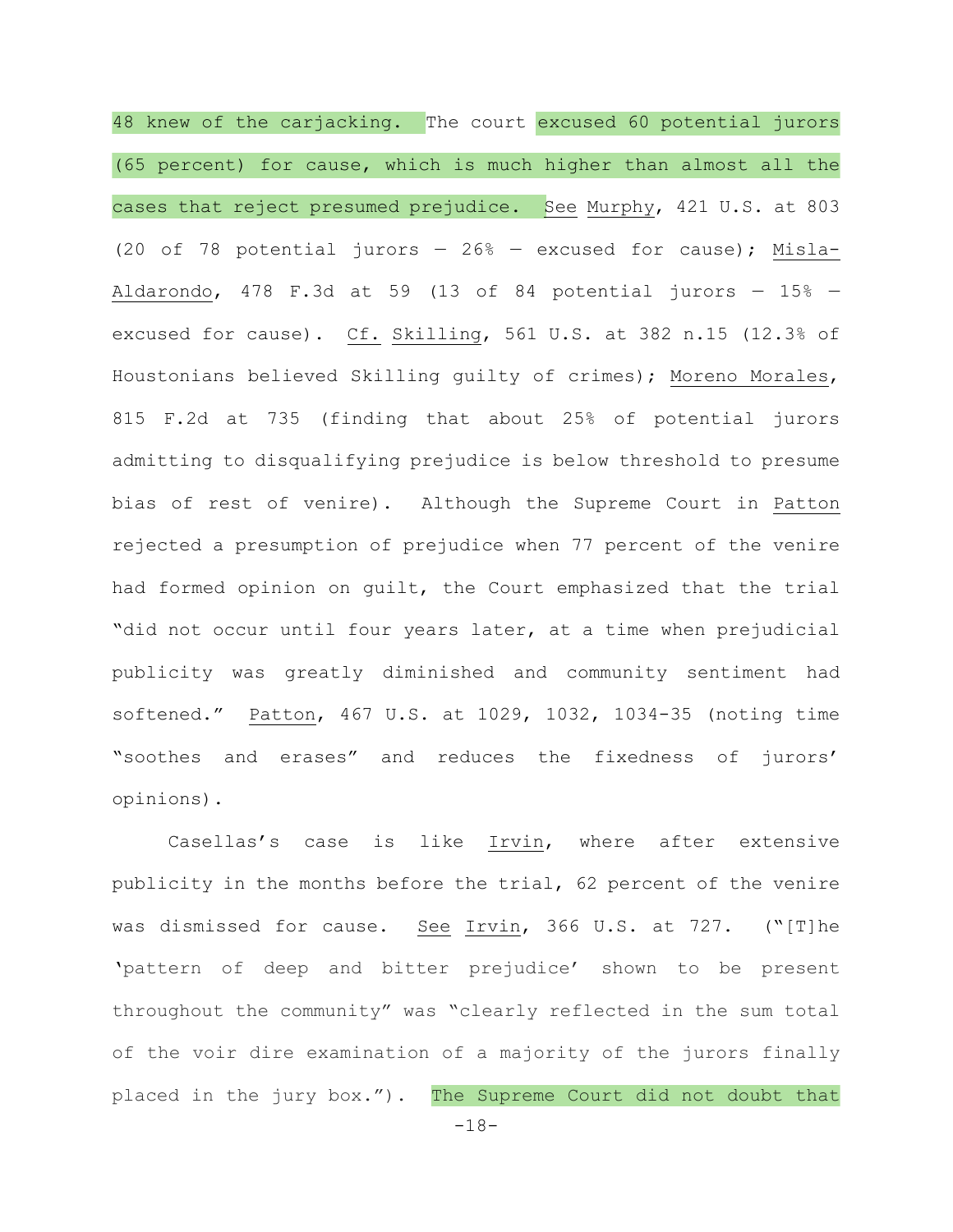"each juror was sincere when he said that he would be fair and impartial to petitioner." Id. at 728. However, where "so many, so many times, admitted prejudice, such a statement of impartiality can be given little weight." Id.

Of the 14 empaneled jurors, Casellas challenged 11 for cause. Two of the three not challenged were never individually interviewed. Compare Skilling, 561 U.S.at 376 (prejudice rejected when 1 juror challenged for cause), Patton, 467 U.S. at 1036 (1 juror and 2 alternates challenged for cause), and Misla-Aldarondo, 478 F.3d at 58 (1 juror challenged for cause). All of the challenged jurors knew about the murder conviction, and at least two knew of the carjacking. Compare United States v. Drougas, 748 F.2d 8, 30 (1st Cir. 1984) ("[O]nly one juror who recalled hearing *anything* about the case or its participants was seated and no defendant specifically challenge[d] his impanelment.").

The government emphasizes the empaneled jurors' avowals of impartiality. True, "juror *impartiality* . . . does not require *ignorance*." Tsarnaev, 780 F.3d at 28, quoting Skilling, 561 U.S. at 381. But, "[w]here a high percentage of the venire admits to a disqualifying prejudice, a court may properly question the remaining jurors' avowals of impartiality, and choose to presume prejudice." See Angiulo, 897 F.2d at 1181-82. The murder conviction  $-$  combined with knowledge of the carjacking  $-$  is "blatantly prejudicial information of the type readers or viewers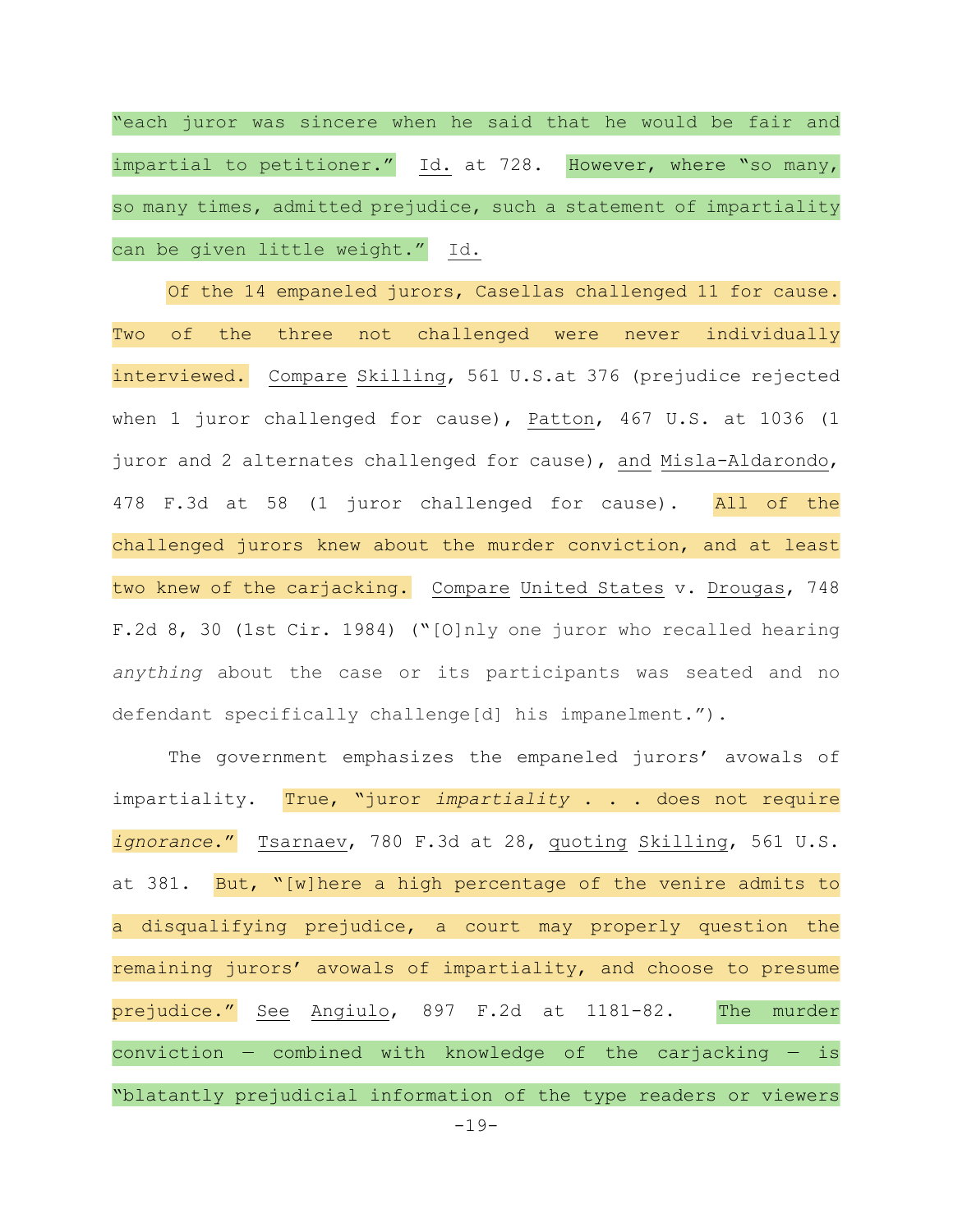could not reasonably be expected to shut from sight." See Skilling, 561 U.S. at 383. Due to the disqualifying opinions of two-thirds of the venire and the specific knowledge of the murder conviction by nearly all jurors and the carjacking by at least two jurors, the government has not met its burden to rebut the presumption of prejudice.

The government has not met its burden to show Casellas was tried by an impartial jury. The voir dire here confirms "an *everprevalent risk* that the level of prejudice permeating the trial setting [was] so dense that a defendant [could not] possibly receive an impartial trial." Quiles-Olivo, 684 F.3d at 182 (emphasis added). The district court abused its discretion by denying Casellas's motion to change venue.<sup>6</sup>

i<br>Li

<sup>6</sup> Since this court finds an unrebutted presumption of prejudice, this opinion need not address Casellas's second argument — actual prejudice of the seated jurors. See Quiles-Olivo, 684 F.3d at 182 (noting "if prejudice should not be presumed" the court may establish prejudice if "the jury was *actually* prejudiced against the defendant" (internal quotation marks omitted)); Rodriguez-Cardona 924 F.2d at 1158 ("As appellant does not claim that the jury was actually prejudiced against him, nor do we see any evidence of actual prejudice, our inquiry will focus on whether the district court should have presumed prejudice."); Angiulo, 897 F.2d at 1181 ("In determining whether sufficient prejudice existed to require a change of venue, we must conduct two inquiries: 1) whether jury prejudice should be presumed given the facts before us; or 2) *if prejudice should not be presumed*, whether the jury was actually prejudiced." (emphasis added and omitted)).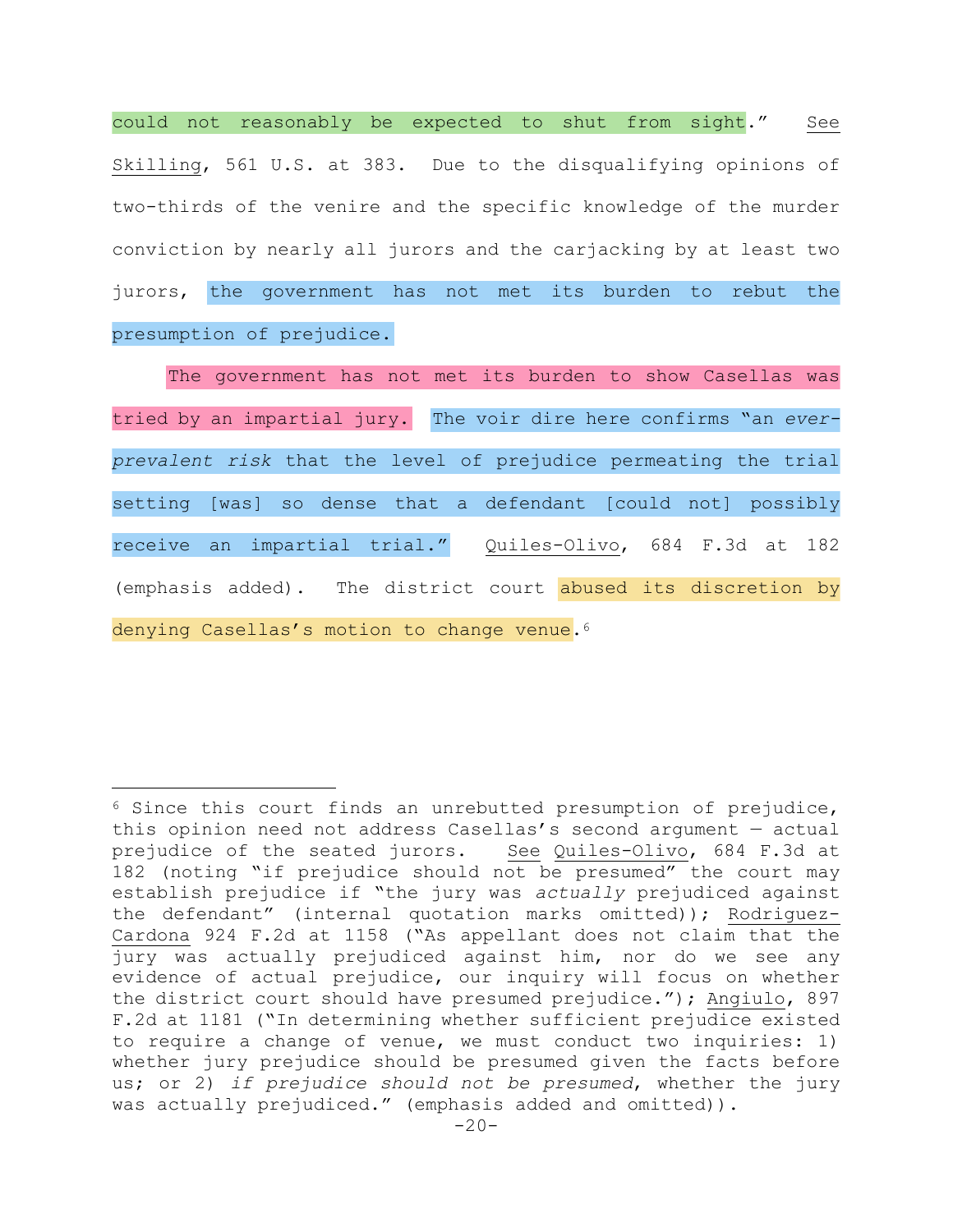Casellas argues that the district court erred in denying his motion to suppress evidence from the two searches of his car. He claims that his phone calls to the agents before the first search implicitly revoked his written consent. Because this issue is likely to recur at re-trial, if there is one,<sup>7</sup> this court addresses it. See Acosta-Ramirez v. Banco Popular de Puerto Rico, 712 F.3d 14, 15-16 (1st Cir. 2013).

This court reviews de novo any legal conclusions in the denial of a motion to suppress. United States v. Fermin, 771 F.3d 71, 77 (1st Cir. 2014). This court reviews findings of fact for clear error, in light most favorable to the ruling. Id. at 76. The district court's determination on consent is factual, and this court reviews the decision for clear error. See United States v. \$304, 980.00 in U.S. Currency, 732 F.3d 812, 820 (7th Cir. 2013) ("Like the question whether consent was given at all, the question whether the suspect subsequently withdrew or limited the scope of his consent is a question of fact that we review for clear error."). Cf. United States v. Forbes, 181 F.3d 1, 5-6 (1st Cir.

i<br>Li

<sup>&</sup>lt;sup>7</sup> Given the 109-year sentence that Casellas is serving for his murder conviction, it may fairly be wondered whether re-trial on a false-statement charge is a sound use of prosecutorial and judicial resources, but that question is not before this court.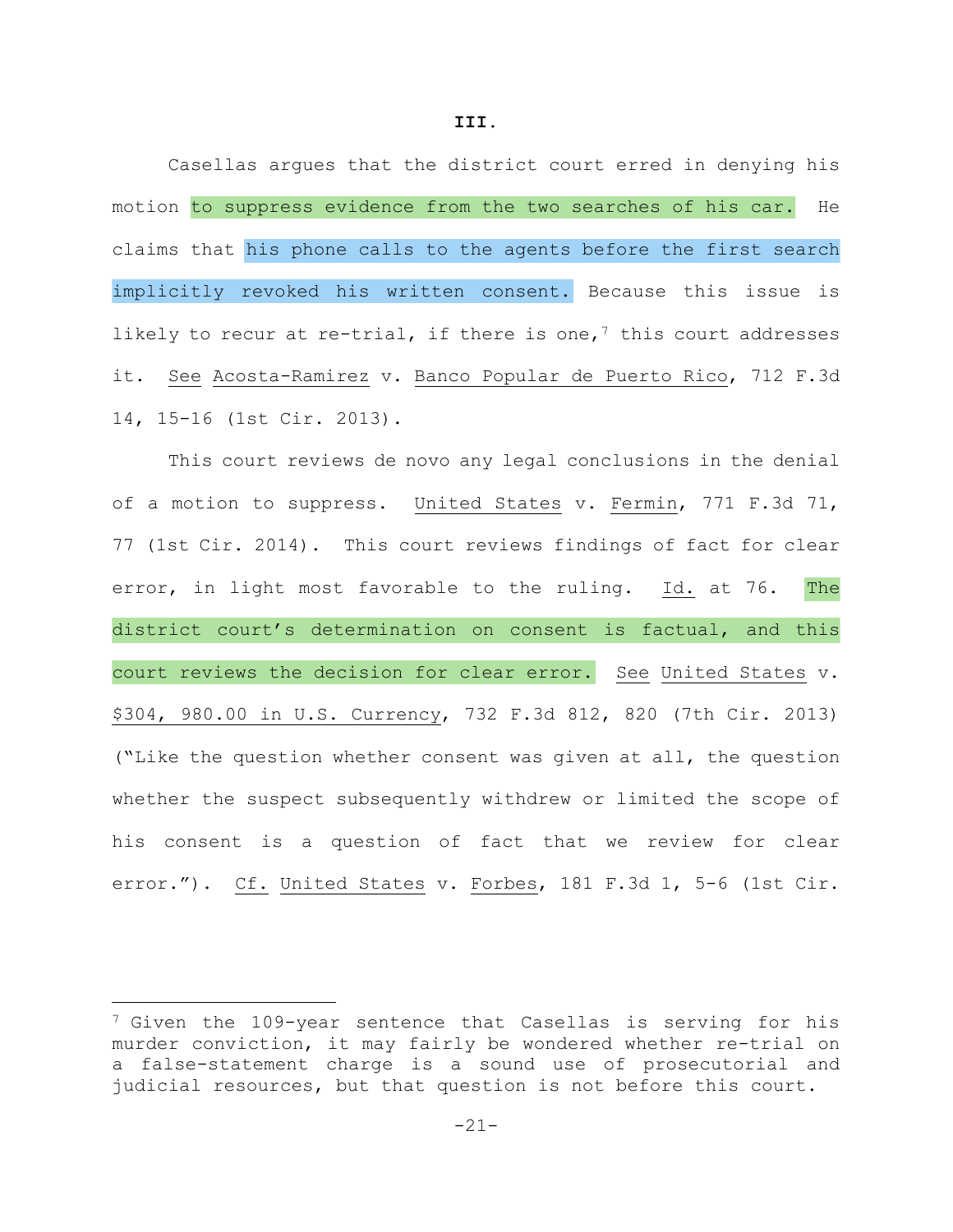1999) (reviewing voluntariness of the failure to withdraw consent for clear error).

Consent is an "established exception[]" to the Fourth Amendment warrant requirement. Schneckloth v. Bustamonte, 412 U.S. 218, 219 (1973). "Warrantless searches may not exceed the scope of the consent given. The scope of consent is measured by a test of objective reasonableness: 'what would the typical reasonable person have understood by the exchange between the officer and subject?" United States v. Marshall, 348 F.3d 281, 286 (1st Cir. 2003) (quoting Florida v. Jimeno, 500 U.S. 248, 251 (1991)). Cf. United States v. Brown, 345 F.3d 574, 580 (8th Cir. 2003) ("An expression of impatience does not establish an intent to revoke consent.").

Casellas gave written consent to search his car on June 25, without any time limit or other restriction. The FBI first searched the car on July 16. In the intervening three weeks, Casellas called the FBI four times. His first call, Casellas asked if the FBI could return the car because insurance adjusters needed to inspect it. The next three calls, Casellas asked, "Have you done the search, can I have my car back?"

After the first search, the FBI believed that any bullets fired at Casellas may be lodged behind the dashboard or in hardto-reach places. On August 6, it obtained a search warrant for the car  $-$  still in police custody  $-$  and executed a second search.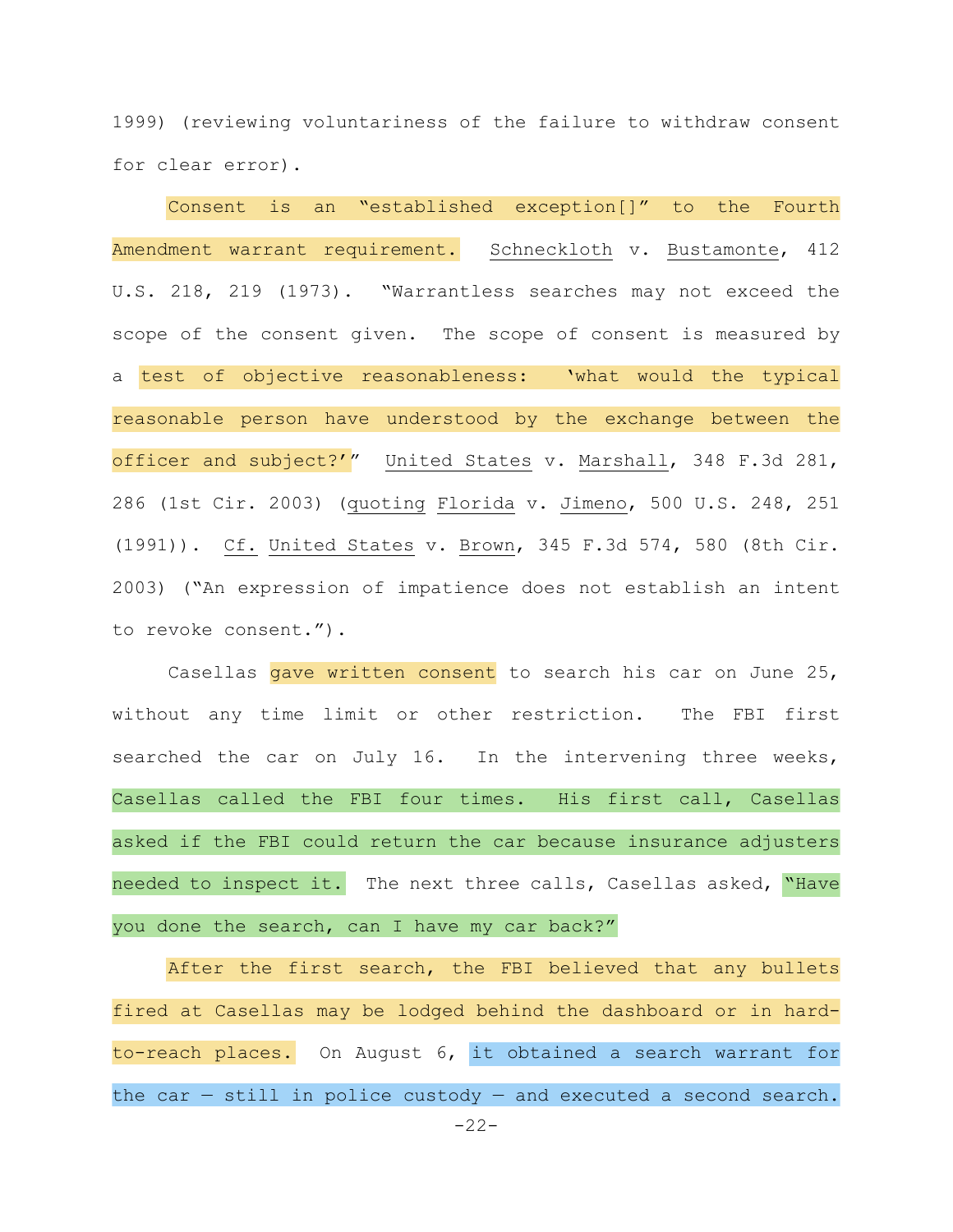At trial, Casellas moved to suppress evidence from both searches. The district court denied his motion, finding that the FBI conducted the search within a reasonable time, that Casellas's calls "reaffirmed" his consent, and that there was probable cause for the warrant-authorized search.

First, there is no precise timeframe to complete a warrantless search. Cf. Fed. R. Crim. P. 41(e)(2)(A)(i) (stating search warrant must command the officer "execute the warrant within a specified time no longer than 14 days"). The car remained in custody, unsearched, for 21 days. The government claimed it "could not search the vehicle any sooner because other matters had precedence." The district court found that a reasonable person "would have known such an endeavor would not be conducted momentarily, but would take some time, especially when the alleged assailants of the car and the defendant were at large." While 21 days approaches the outer limit of a reasonable time to complete a consent search, the district court did not clearly err in finding the officers "searched the car within a reasonable time for a carjacking."

Next, a typical person would understand Casellas's calls as inquiries about when the search would be complete. Although Casellas asked for his car back, he never told the agents not to search it. He never said his previous consent was no longer valid. There is no evidence that Casellas's consent was involuntary or